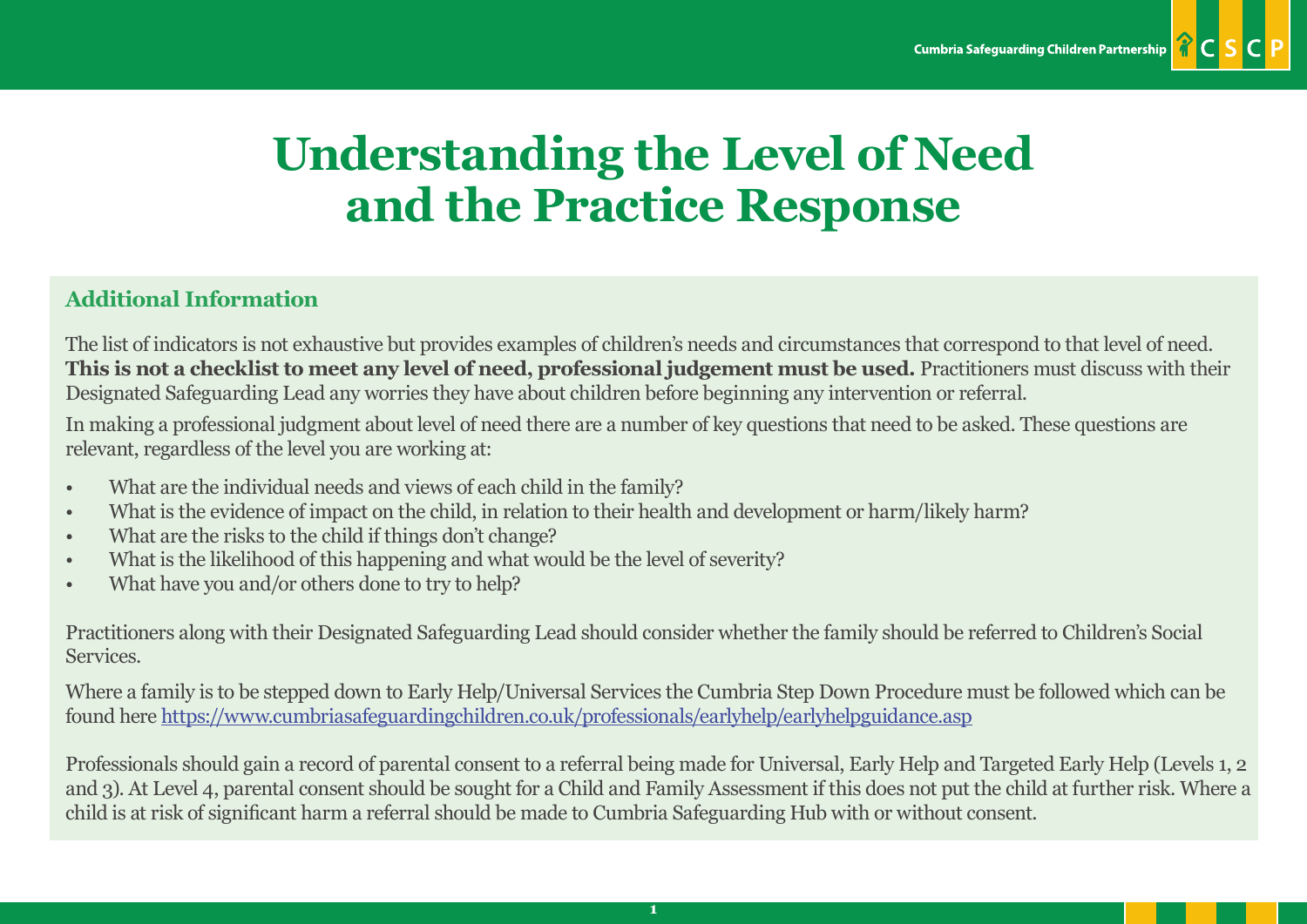|                                                                                         | <b>Level of Need</b>                                                                                                                                                                                                                                                                                                                                                                               | <b>Indicators</b>                                                                                                                                                                                                                                                                                                                                                                                                                                                                                                                                                                                                                                                                                                                                                                                                                                                                                                                                                                                                                                                                                                     | <b>Route to Support</b>                                                                                                                                                                                                                                                                                                                                                                                                                                                                                                                                                                                                                                                                                                                                                                                                                                                                                                                                                                                                                               |
|-----------------------------------------------------------------------------------------|----------------------------------------------------------------------------------------------------------------------------------------------------------------------------------------------------------------------------------------------------------------------------------------------------------------------------------------------------------------------------------------------------|-----------------------------------------------------------------------------------------------------------------------------------------------------------------------------------------------------------------------------------------------------------------------------------------------------------------------------------------------------------------------------------------------------------------------------------------------------------------------------------------------------------------------------------------------------------------------------------------------------------------------------------------------------------------------------------------------------------------------------------------------------------------------------------------------------------------------------------------------------------------------------------------------------------------------------------------------------------------------------------------------------------------------------------------------------------------------------------------------------------------------|-------------------------------------------------------------------------------------------------------------------------------------------------------------------------------------------------------------------------------------------------------------------------------------------------------------------------------------------------------------------------------------------------------------------------------------------------------------------------------------------------------------------------------------------------------------------------------------------------------------------------------------------------------------------------------------------------------------------------------------------------------------------------------------------------------------------------------------------------------------------------------------------------------------------------------------------------------------------------------------------------------------------------------------------------------|
| U<br>N<br>I<br>$\overline{\mathbf{V}}$<br>$\bf E$<br>${\bf R}$<br>S<br>$\mathbf A$<br>L | Level 1<br>At this level, services are 'universal'<br>meaning that they are available to all<br>children and young people.<br>These are children who make good<br>overall progress through appropriate<br>universal service. The child has no<br>additional unmet needs or there is a<br>single need identified which has been<br>or can be met by a universal service.                            | <b>Universal</b><br>Children in good physical health whose general<br>$\bullet$<br>development is age appropriate and who are making<br>good progress academically.<br>Children are living in stable families where parents<br>are able to meet all the child's needs.<br>$\bullet$<br>Children who need some support and who would<br>benefit from additional universal services to improve<br>outcomes.                                                                                                                                                                                                                                                                                                                                                                                                                                                                                                                                                                                                                                                                                                             | <b>Level 1 - Universal Needs</b><br>There is no concern for the children and family.<br>Universal services are accessed. A single agency<br>response or family may need support such as access<br>to breast feeding support/referral to Speech and<br>Language Therapy (SALT). Support must be sought<br>from line manager/Designated Safeguarding Lead<br>before intervention or referral for support is made.<br>Further advice and support can be sought from Team<br>Around the School/Team Around the Setting/Early<br>Help Officer.                                                                                                                                                                                                                                                                                                                                                                                                                                                                                                             |
| E<br>$\mathbf A$<br>R<br>L<br>Y<br>H<br>E<br>$\mathbf L$<br>${\bf P}$                   | Level 2<br>This is where children's needs cannot<br>be met thought universal services and<br>children require additional support.<br>This includes children whose needs<br>are unclear. At this level an Early Help<br>Assessment – Signs of Wellbeing and<br>Success will be initiated, registered,<br>a Team Around the Family developed<br>and Team Around the Family meetings<br>put in place. | <b>Early Help</b><br>Children with mild disabilities or health issues.<br>$\bullet$<br>Children with special educational needs.<br>$\bullet$<br>Children who are out of school or have regular<br>unauthorised absences.<br>Young carers.<br>Children showing signs of engaging in anti-social<br>$\bullet$<br>or criminal behaviour or who are vulnerable to<br>extrafamilial harm.<br>Children growing up in difficult family circumstances<br>where there are low levels of substance misuse, adult<br>mental health difficulties or domestic violence.<br>Families affected by parental ill-health, parental<br>custody, homelessness, poverty, immigration or<br>other problems.<br>Children showing early signs of developmental delay.<br>Families affected by social isolation, discrimination<br>or harassment.<br>Children who show early signs of being radicalised by<br>people outside of their immediate family.<br>Neglect - concerns that child/young person's physical and<br>$\bullet$<br>material needs may not always be being met, increasing<br>their vulnerability within the home, community. | Level 2 - Early Help<br><b>Support from agency's Designated Safeguarding</b><br>Lead must be sought to ensure this is an<br>appropriate level for Early Help.<br>Check if there is already an established Early Help<br>Assessment - Sign of Well-being and Success on<br>the family which you might be able to contribute in.<br>Contact the Early Help line on 03003 033 896<br>between 09:00am - 5:00pm Monday to Thursday<br>and Friday 9:00am and 4:30pm.<br>If there is an Early Help Assessment - Sign of Well-<br>being and Success already initiated contact the<br>coordinator to discuss your worries and about you<br>contributing to the Early Help Assessment.<br>Initiate an Early Help Assessment - Sign of<br>Well-being and Success. Parental consent is<br>required. Ensure that you register the Early<br>Help Assessment - Sign of Well-being and<br>Success using the online forms. https://<br>www.cumbriasafeguardingchildren.co.uk/<br>professionals/earlyhelp/earlyhelpassess<br>mentsignsofwellbeingandsuccessdelivery.asp |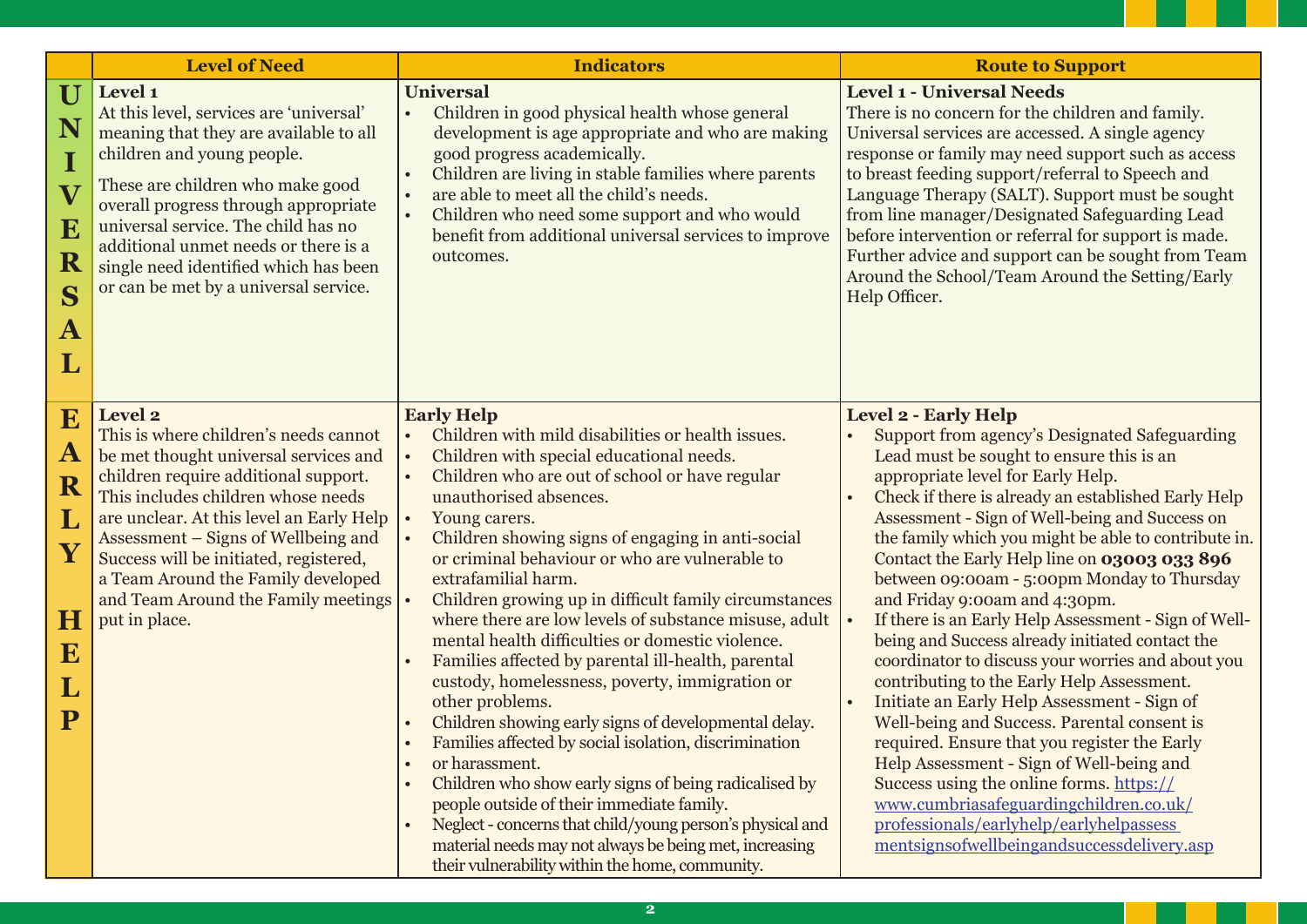| <b>Level of Need</b>                                                                                                                                                                                                                                                                                                                                                    | <b>Indicators</b> | <b>Route to Support</b>                                                                                                                                                                                                                                                                                                                                                                                                                                                                                                                                                                                                                                                                                                                                                                                                                                                                                                                                                                                                                                                                                                                                                                                                                                                                                                                                                                                                                                                                                                                                                                                                                                                                                                                                                                    |
|-------------------------------------------------------------------------------------------------------------------------------------------------------------------------------------------------------------------------------------------------------------------------------------------------------------------------------------------------------------------------|-------------------|--------------------------------------------------------------------------------------------------------------------------------------------------------------------------------------------------------------------------------------------------------------------------------------------------------------------------------------------------------------------------------------------------------------------------------------------------------------------------------------------------------------------------------------------------------------------------------------------------------------------------------------------------------------------------------------------------------------------------------------------------------------------------------------------------------------------------------------------------------------------------------------------------------------------------------------------------------------------------------------------------------------------------------------------------------------------------------------------------------------------------------------------------------------------------------------------------------------------------------------------------------------------------------------------------------------------------------------------------------------------------------------------------------------------------------------------------------------------------------------------------------------------------------------------------------------------------------------------------------------------------------------------------------------------------------------------------------------------------------------------------------------------------------------------|
| The coordinator will coordinate<br>the assessment and plan. The family<br>should be involved in the decision<br>making as to who the coordinator<br>is, and they should be known to the<br>family. The coordinator details should<br>be communicated to the child, family<br>and agencies involved in the Early<br>Help Assessment - Signs of Wellbeing<br>and Success. |                   | If you have access to the case management<br>system, please initiate an Early Help and<br>complete your assessment and ensure you<br>register the assessment using the online forms.<br>www.cumbriasafeguardingchildren.co.uk/<br>professionals/earlyhelp/earlyhelpassessment<br>signsofwellbeingandsuccessdelivery.asp<br>Agree a coordinator with the family if this has not<br>been agreed already; develop and record the Early<br>Help Plan with actions and timescales to meet the<br>identified needs. The plan needs to be reviewed<br>every 4-6 weeks.<br>Please ensure that all reviews are recorded; the plan<br>updated and shared with professionals involved in the<br>Team Around the Family (TAF). It is the coordinators<br>responsibility to ensure that the case is closed using<br>the online closure form at the end of the intervention.<br>Continue to seek line management/Designated<br>Safeguarding Lead oversight to ensure this<br>continues to be an appropriate level of Early Help.<br>Where Private Fostering is identified a referral<br>must be made to Cumbria Safeguarding Hub using<br>a single contact referral form. You can access the<br>link https://cumbria.gov.uk/childrensservices/<br>childrenandfamilies/privatefostering/<br>whatispfostering.asp<br>Where children are identified as at risk of Child<br><b>Exploitation the Child Exploitation Risk</b><br><b>Assessment and Review (CERAR) process</b><br>must be followed for children not open to social<br>care. https://cumbrialscb.proceduresonline.<br>com/chapters/p_ch_exploit.html When a young<br>person is homeless or threatened with being<br>homeless the 16/17 year old protocol must be<br>followed https://www.cumbria.gov.uk/yphousing/<br>professionals/protocol.asp |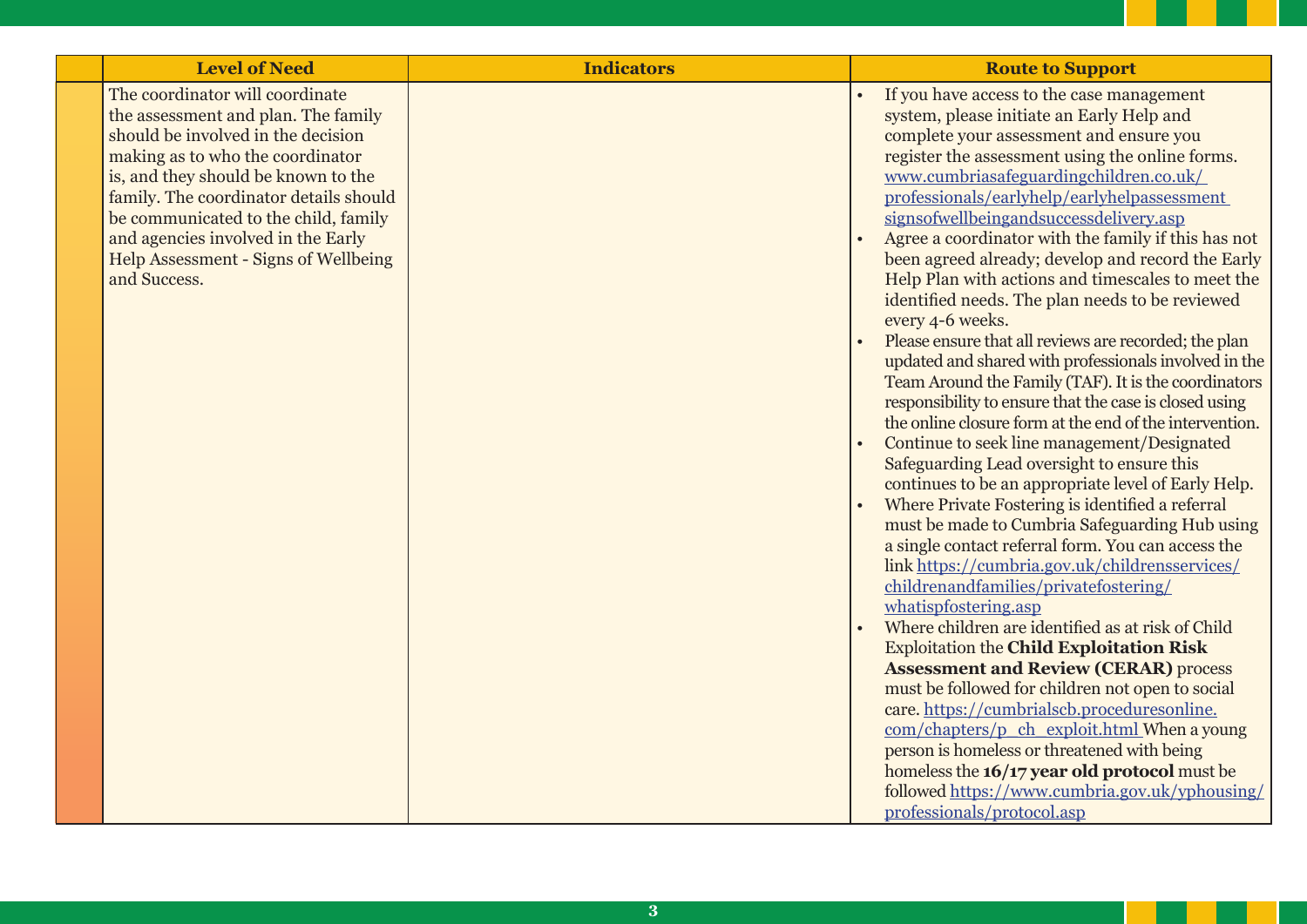|                                                                                                                                                                                                                                    | <b>Level of Need</b>                                                                                                                                                                                                                                                                                                                                                                                                                                                                                                                                                                                                                                                                                                                                                                                                                                                                                                                | <b>Indicators</b>                                                                                                                                                                                                                                                                                                                                                                                                                                                                                                                                                                                                                                                                                                                                                                                                                                                                                                                                                                                                                                                                                                   | <b>Route to Support</b>                                                                                                                                                                                                                                                                                                                                                                                                                                                                                                                                                                                                                                                                                                                                                                                                                                                                                                                                                                                                                                                                                                                                                                                                                                                                                                                                                                                                                                                                                                                                                                                                                                                                                                      |
|------------------------------------------------------------------------------------------------------------------------------------------------------------------------------------------------------------------------------------|-------------------------------------------------------------------------------------------------------------------------------------------------------------------------------------------------------------------------------------------------------------------------------------------------------------------------------------------------------------------------------------------------------------------------------------------------------------------------------------------------------------------------------------------------------------------------------------------------------------------------------------------------------------------------------------------------------------------------------------------------------------------------------------------------------------------------------------------------------------------------------------------------------------------------------------|---------------------------------------------------------------------------------------------------------------------------------------------------------------------------------------------------------------------------------------------------------------------------------------------------------------------------------------------------------------------------------------------------------------------------------------------------------------------------------------------------------------------------------------------------------------------------------------------------------------------------------------------------------------------------------------------------------------------------------------------------------------------------------------------------------------------------------------------------------------------------------------------------------------------------------------------------------------------------------------------------------------------------------------------------------------------------------------------------------------------|------------------------------------------------------------------------------------------------------------------------------------------------------------------------------------------------------------------------------------------------------------------------------------------------------------------------------------------------------------------------------------------------------------------------------------------------------------------------------------------------------------------------------------------------------------------------------------------------------------------------------------------------------------------------------------------------------------------------------------------------------------------------------------------------------------------------------------------------------------------------------------------------------------------------------------------------------------------------------------------------------------------------------------------------------------------------------------------------------------------------------------------------------------------------------------------------------------------------------------------------------------------------------------------------------------------------------------------------------------------------------------------------------------------------------------------------------------------------------------------------------------------------------------------------------------------------------------------------------------------------------------------------------------------------------------------------------------------------------|
| T<br>$\mathbf A$<br>$\overline{\mathbf{R}}$<br>G<br>E<br>T<br>${\bf E}$<br>$\overline{\mathbf{D}}$<br>E<br>$\mathbf{A}$<br>$\overline{\mathbf{R}}$<br>L<br>$\overline{\textbf{Y}}$<br>$\bf H$<br>E<br>L<br>$\overline{\mathbf{P}}$ | Level 3<br><b>Targeted Early Help</b><br>There is an increasing level of complex<br>and/or multiple unmet needs where<br>coordinated support is required to<br>prevent worries escalating. A multi-<br>agency Early Help Assessment - Signs of<br>Well-being and Success will be initiated<br>or already in place, a Team Around the<br>Family developed, coordinated with an<br>evidenced clear plan about actions to be<br>taken. Support can be sought from the<br><b>Early Help and Family Support Panels</b><br>or Team Around the School.<br>It must be noted that at Level 2 and<br>beyond agencies may use their own<br>assessments that are used to identify<br>single agency support for children.<br>These assessments should form part<br>of the information sharing discussion<br>with the family and agencies to<br>develop and continually inform the<br>Early Help Assessment - Sign of Well-<br>being and Success. | <b>Early Help</b><br>Children with mild disabilities or health issues.<br>Children with special educational needs.<br>Children who are out of school or have regular<br>$\bullet$<br>unauthorised absences.<br>Young carers.<br>Children showing signs of engaging in anti-social<br>or criminal behaviour or who are vulnerable to<br>extrafamilial harm.<br>Children growing up in difficult family circumstances<br>$\bullet$<br>where there are low levels of substance misuse, adult<br>mental health difficulties or domestic violence.<br>Families affected by parental ill-health, parental<br>custody, homelessness, poverty, immigration or<br>other problems.<br>Children showing early signs of developmental delay.<br>Families affected by social isolation, discrimination or<br>harassment.<br>Children who show early signs of being radicalised by<br>$\bullet$<br>people outside of their immediate family.<br>Neglect - Evidence that the child/young person's<br>$\bullet$<br>physical and material needs are not always being met<br>and this is starting to impact on the child's wellbeing. | <b>Level 3 - Targeted Early Help</b><br>Seek line management/ Designated Safeguarding<br>Lead oversight to ensure this is an appropriate<br>level for Early Help.<br>Check if there is already an established Early<br>Help Assessment on the family which you might<br>be able to contribute. Contact the Early Help line<br>on 03003 033 896 between 09:00am - 5:00pm<br>Monday to Thursday and Friday 9:00am and<br>4:30pm.<br>If there is an Early Help Assessment - Sign of<br>Well-being and Success already initiated contact<br>the coordinator to discuss your worries and about<br>you contributing to the Early Help Assessment -<br>Sign of Well-being and Success.<br>Initiate an Early Help Assessment - Sign of<br>Well-being and Success. Parental consent is<br>required. Ensure that you register the Early<br>Help Assessment - Sign of Well-being and<br>Success using the online forms. https://<br>www.cumbriasafeguardingchildren.co.uk/<br>professionals/earlyhelp/earlyhelpassess<br>mentsignsofwellbeingandsuccessdelivery.asp<br>If you have access to the case management<br>system, please initiate an Early Help Assessment<br>- Signs of Well-being and Success, complete<br>your assessment and ensure you register<br>the assessment using the online forms.<br>www.cumbriasafeguardingchildren.co.uk/<br>professionals/earlyhelp/earlyhelpassessment<br>signsofwellbeingandsuccessdelivery.asp<br>Please ensure that all reviews are recorded, the<br>plan updated and shared with professionals<br>involved in the Team Around the Family. It is the<br>coordinators responsibility to ensure that the case<br>is closed using the online closure form at the end<br>of the intervention. |

<sup>•</sup> This level will need a multi-agency response.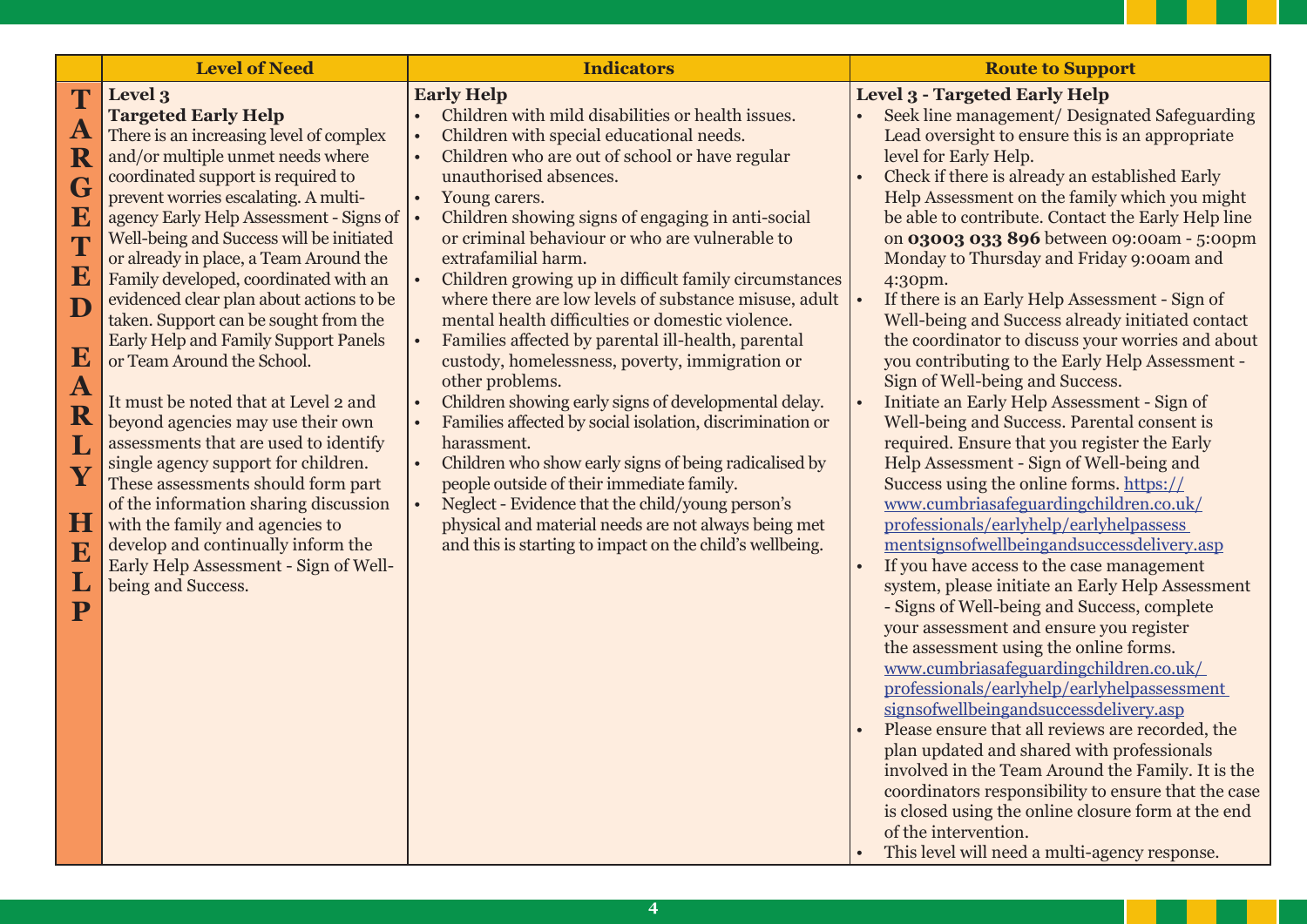| <b>Level of Need</b> | <b>Indicators</b> | <b>Route to Support</b>                                                                                                                                                                                                                                                                                                                                                    |
|----------------------|-------------------|----------------------------------------------------------------------------------------------------------------------------------------------------------------------------------------------------------------------------------------------------------------------------------------------------------------------------------------------------------------------------|
|                      |                   | Where there are growing concerns, either the<br>coordinator or a practitioner from the Team<br>Around the Family should seek a consultation<br>from an Early Help Officer. https://www.<br>cumbriasafeguardingchildren.co.uk/professionals/<br>earlyhelp/earlyhelptteamleaflet.asp                                                                                         |
|                      |                   | Support can be sought from the Early Help and<br>Family Support Panels where the worries about<br>the family can be discussed with a multi-agency<br>support panel which includes a social care manager.<br>https://www.cumbriasafeguardingchildren.<br>co.uk/professionals/earlyhelp/<br>earlyhelpfamilysupportpanels.asp - contact an Early<br>Help Officer for support. |
|                      |                   | Regular discussion should take place with your line<br>management/Designated Safeguarding Lead.<br>Where Private Fostering is identified a referral<br>must be made to Cumbria Safeguarding<br>Hub using a single contact referral form.<br>You can access the link here. https://www.<br>cumbriasafeguardingchildren.co.uk/professionals/                                 |
|                      |                   | hub/whattodoifyouhaveconcernsaboutachild.asp<br>Where children are identified as at risk of Child<br>Exploitation and do not have an Early Help<br>Assessment Sign of Well-being and Success the<br><b>CERAR</b> process must be followed for children<br>not open to social care. https://cumbrialscb.<br>proceduresonline.com/chapters/p_ch_exploit.html                 |
|                      |                   | If the CERAR process has been followed and already<br>captured on the Child Exploitation Vulnerability<br>Tracker (CEVT), 12 week reviews must be undertaken.<br>If the TAF have increased concerns an earlier review<br>can be undertaken. The CERAR coordinator can be                                                                                                   |
|                      |                   | notified by emailing cerar@cumbria.gov.uk<br>When a young person is homeless or threatened<br>with being homeless the 16/17 year old protocol<br>must be followed https://www.cumbria.gov.uk/<br>yphousing/professionals/protocol.asp                                                                                                                                      |